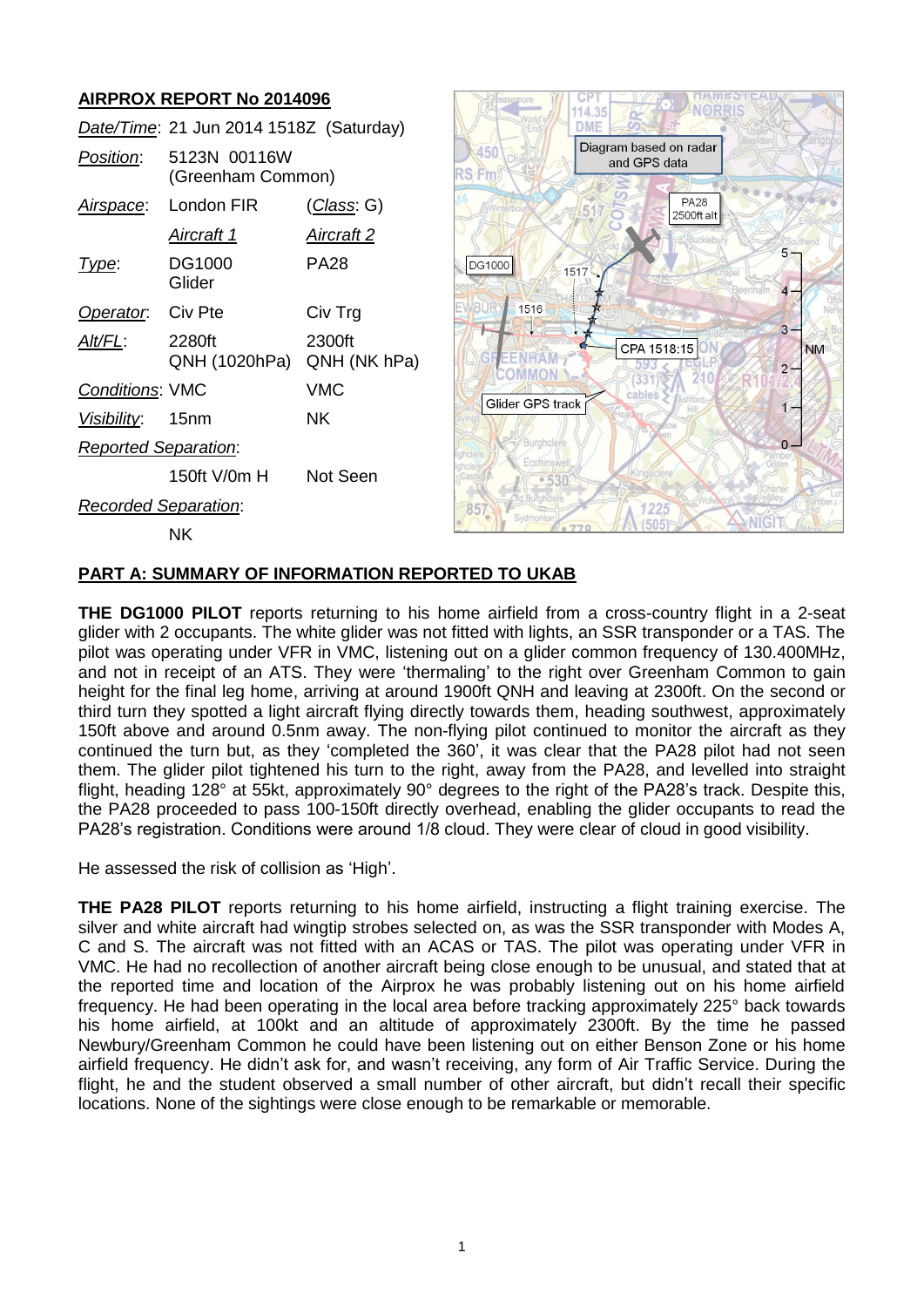## **Factual Background**

The weather at Odiham, Middle Wallop and Benson was recorded as follows:

METAR EGVO 211550Z 33007KT 9999 SCT040 21/11 Q1019 BLU NOSIG METAR EGVP 211550Z AUTO 36007KT 9999 // BKN043/// 22/10 Q1019 METAR EGUB 211550Z 31005KT CAVOK 21/09 Q1019 BLU NOSIG

#### **Analysis and Investigation**

#### **UKAB Secretariat**

The DG1000 and PA28 pilots shared an equal responsibility for collision avoidance and not to fly into such proximity as to create a danger of collision<sup>1</sup>. If the incident geometry is considered as converging then the PA28 pilot was required to give way to the glider $^2$ . The glider pilot was able to take a photograph of the PA28 as it passed by<sup>3</sup>, see below. The dark area on the left is the front canopy arch; the picture was taken looking up and left.



#### **Summary**

An Airprox was reported when a DG1000 glider and a PA28 flew into proximity at about 1518 on Saturday 21<sup>st</sup> June 2014. Both pilots were operating under VFR in VMC and neither was in receipt of an Air Traffic Service.

## **PART B: SUMMARY OF THE BOARD'S DISCUSSIONS**

Information available consisted of reports from the pilots of both aircraft, radar photographs/video recordings and a GPS logger file.

Board members noted that the DG1000 crew had seen the PA28 at short range, had assessed that there was no immediate risk, and had continued thermaling. That they subsequently assessed that the PA28 pilot had not seen them, and that their avoiding action did not prevent the PA28 flying

 $\overline{a}$ 

Rules of the Air 2007 (as amended), Rule 8 (Avoiding aerial collisions).

<sup>2</sup> ibid., Rule 9 (Converging).

 $3$  The aircraft registration letters have been removed from the photograph.